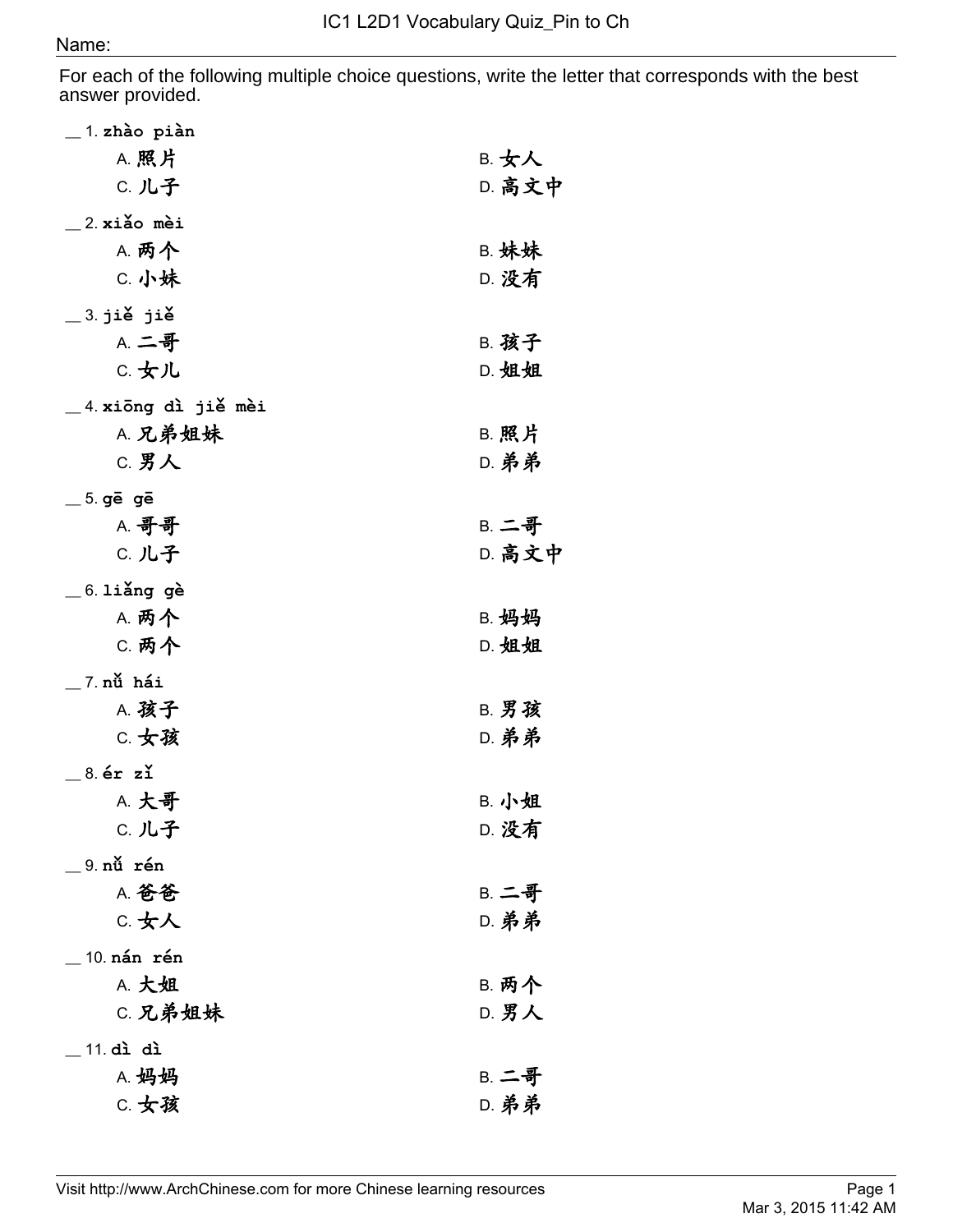| 12. dà gē                   |               |
|-----------------------------|---------------|
| A. 女孩                       | B. 小妹         |
| C. 没有                       | D. 大哥         |
| 13 <b>nán hái</b>           |               |
| A. 爸爸                       | <b>B. 高文中</b> |
| C. 中文                       | <b>D. 男孩</b>  |
| $\_$ 14. zhōng wén          |               |
| A. 中文                       | <b>B. 大哥</b>  |
| C. 女孩                       | D. 小妹         |
| $15. h$ ái zľ               |               |
| A. 姐姐                       | B. 孩子         |
| <b>C. 弟弟</b>                | D. 高文中        |
| $=$ 16. liǎng gè            |               |
| A. 妈妈                       | <b>B. 弟弟</b>  |
| C. 小妹                       | <b>D. 两个</b>  |
| 17. nǚ ér                   |               |
| A. 男孩                       | B. 姐姐         |
| C. 没有                       | D. 女儿         |
| $\_$ 18 $\mathbf x$ iǎo jiě |               |
| A. 男孩                       | B. 小姐         |
| C. 小妹                       | D. 女儿         |
| 19. mèi mèi                 |               |
| <b>A. 二哥</b>                | <b>B. 妹妹</b>  |
| C. 哥哥                       | D. 女儿         |
| <sub>-</sub> 20.méi yǒu     |               |
| A. 照片                       | B. 女人         |
| C. 小妹                       | D. 没有         |
| $21 \text{ m}\bar{a}$ ma    |               |
| A. 男人                       | <b>B. 小妹</b>  |
| C. 儿子                       | D. 妈妈         |
| _22.èrgē                    |               |
| A. 爸爸                       | <b>B. 二哥</b>  |
| C. 妈妈                       | D. 儿子         |